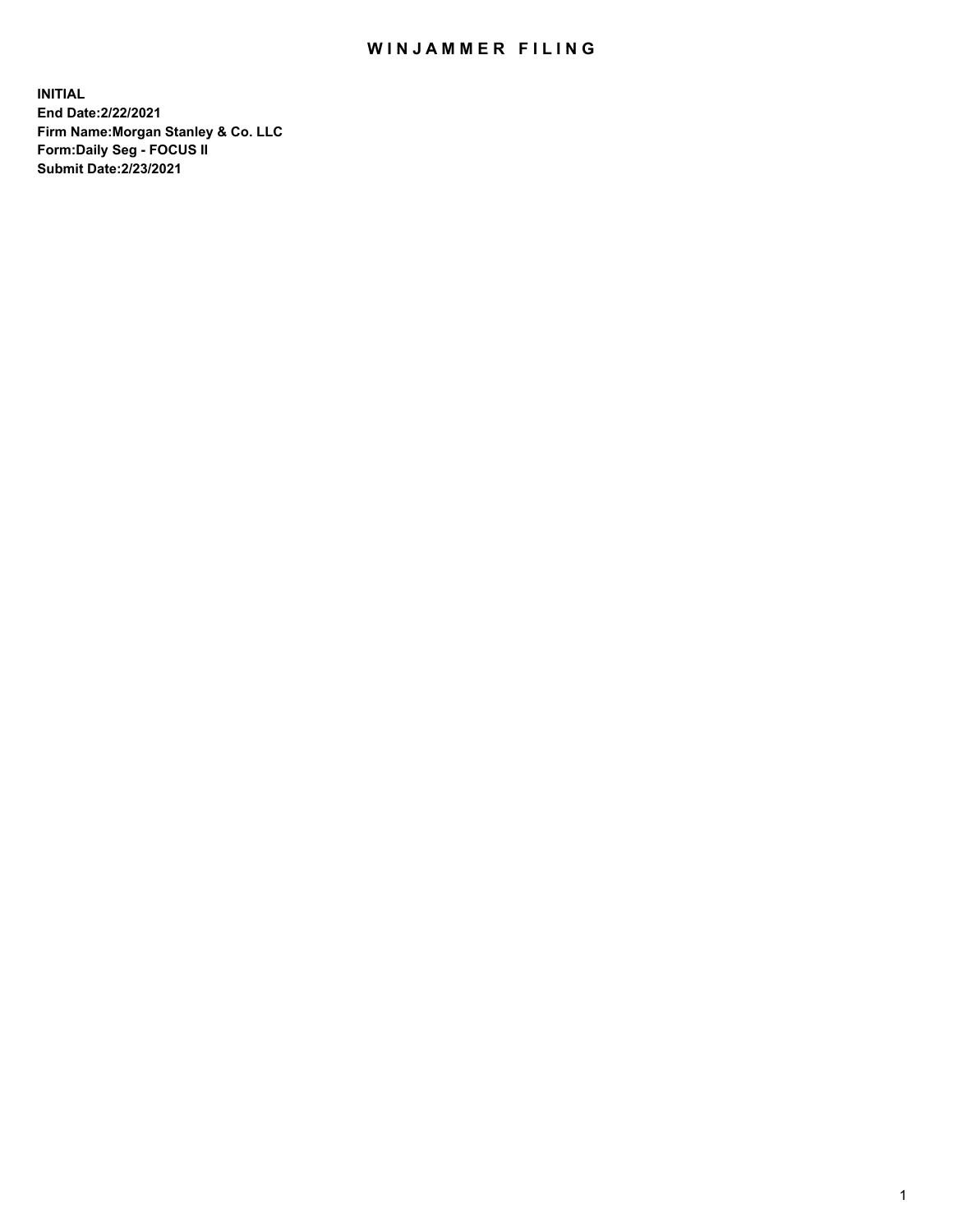**INITIAL End Date:2/22/2021 Firm Name:Morgan Stanley & Co. LLC Form:Daily Seg - FOCUS II Submit Date:2/23/2021 Daily Segregation - Cover Page**

| Name of Company                                                                                                                                                                                                                                                                                                                | Morgan Stanley & Co. LLC                                    |
|--------------------------------------------------------------------------------------------------------------------------------------------------------------------------------------------------------------------------------------------------------------------------------------------------------------------------------|-------------------------------------------------------------|
| <b>Contact Name</b>                                                                                                                                                                                                                                                                                                            | <b>Ikram Shah</b>                                           |
| <b>Contact Phone Number</b>                                                                                                                                                                                                                                                                                                    | 212-276-0963                                                |
| <b>Contact Email Address</b>                                                                                                                                                                                                                                                                                                   | Ikram.shah@morganstanley.com                                |
| FCM's Customer Segregated Funds Residual Interest Target (choose one):<br>a. Minimum dollar amount: ; or<br>b. Minimum percentage of customer segregated funds required:% ; or<br>c. Dollar amount range between: and; or<br>d. Percentage range of customer segregated funds required between: % and %.                       | 235,000,000<br><u>0</u><br>00<br>0 <sub>0</sub>             |
| FCM's Customer Secured Amount Funds Residual Interest Target (choose one):<br>a. Minimum dollar amount: ; or<br>b. Minimum percentage of customer secured funds required:%; or<br>c. Dollar amount range between: and; or<br>d. Percentage range of customer secured funds required between:% and%.                            | 140,000,000<br><u>0</u><br>0 <sub>0</sub><br>0 <sub>0</sub> |
| FCM's Cleared Swaps Customer Collateral Residual Interest Target (choose one):<br>a. Minimum dollar amount: ; or<br>b. Minimum percentage of cleared swaps customer collateral required:% ; or<br>c. Dollar amount range between: and; or<br>d. Percentage range of cleared swaps customer collateral required between:% and%. | 92,000,000<br><u>0</u><br>0 Q<br>0 <sub>0</sub>             |

Attach supporting documents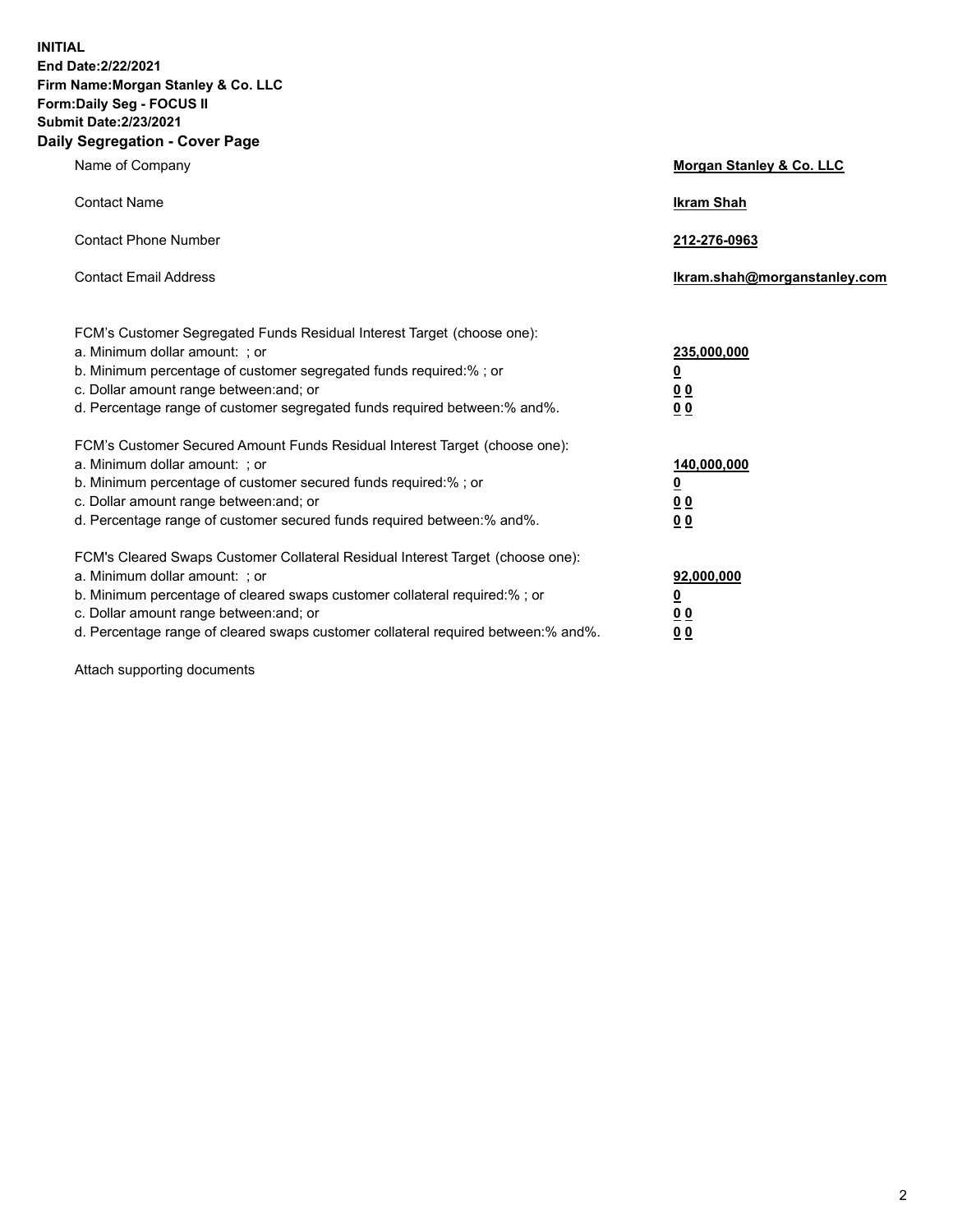## **INITIAL End Date:2/22/2021 Firm Name:Morgan Stanley & Co. LLC Form:Daily Seg - FOCUS II Submit Date:2/23/2021**

## **Daily Segregation - Secured Amounts**

Foreign Futures and Foreign Options Secured Amounts Amount required to be set aside pursuant to law, rule or regulation of a foreign government or a rule of a self-regulatory organization authorized thereunder 1. Net ledger balance - Foreign Futures and Foreign Option Trading - All Customers A. Cash **4,626,533,264** [7315] B. Securities (at market) **2,211,867,780** [7317] 2. Net unrealized profit (loss) in open futures contracts traded on a foreign board of trade **949,026,963** [7325] 3. Exchange traded options a. Market value of open option contracts purchased on a foreign board of trade **32,221,144** [7335] b. Market value of open contracts granted (sold) on a foreign board of trade **-30,841,540** [7337] 4. Net equity (deficit) (add lines 1. 2. and 3.) **7,788,807,611** [7345] 5. Account liquidating to a deficit and account with a debit balances - gross amount **53,621,398** [7351] Less: amount offset by customer owned securities **-52,014,665** [7352] **1,606,733**

- 6. Amount required to be set aside as the secured amount Net Liquidating Equity Method (add lines 4 and 5)
- 7. Greater of amount required to be set aside pursuant to foreign jurisdiction (above) or line 6.

## FUNDS DEPOSITED IN SEPARATE REGULATION 30.7 ACCOUNTS

- 1. Cash in banks
	- A. Banks located in the United States **761,272,357** [7500]
	- B. Other banks qualified under Regulation 30.7 **741,459,926** [7520] **1,502,732,283**
- 2. Securities
	- A. In safekeeping with banks located in the United States **389,985,526** [7540]
	- B. In safekeeping with other banks qualified under Regulation 30.7 **22,671,067** [7560] **412,656,593**
- 3. Equities with registered futures commission merchants
	-
	- B. Securities **0** [7590]
	- C. Unrealized gain (loss) on open futures contracts **1,251,018** [7600]
	- D. Value of long option contracts **0** [7610]
	- E. Value of short option contracts **0** [7615] **23,855,591** [7620]
- 4. Amounts held by clearing organizations of foreign boards of trade
	-
	- B. Securities **0** [7650]
	- C. Amount due to (from) clearing organization daily variation **0** [7660]
	- D. Value of long option contracts **0** [7670]
	- E. Value of short option contracts **0** [7675] **0** [7680]
- 5. Amounts held by members of foreign boards of trade
	-
	-
	- C. Unrealized gain (loss) on open futures contracts **947,775,945** [7720]
	- D. Value of long option contracts **32,221,144** [7730]
	-
- 6. Amounts with other depositories designated by a foreign board of trade **0** [7760]
- 7. Segregated funds on hand **0** [7765]
- 8. Total funds in separate section 30.7 accounts **8,009,519,591** [7770]
- 9. Excess (deficiency) Set Aside for Secured Amount (subtract line 7 Secured Statement Page 1 from Line 8)
- 10. Management Target Amount for Excess funds in separate section 30.7 accounts **140,000,000** [7780]
- 11. Excess (deficiency) funds in separate 30.7 accounts over (under) Management Target **79,105,247** [7785]

**0** [7305]

[7354] **7,790,414,344** [7355]

**7,790,414,344** [7360]

[7530]

[7570]

A. Cash **22,604,573** [7580]

A. Cash **0** [7640]

 A. Cash **3,321,908,388** [7700] B. Securities **1,799,211,187** [7710] E. Value of short option contracts **-30,841,540** [7735] **6,070,275,124** [7740] **219,105,247** [7380]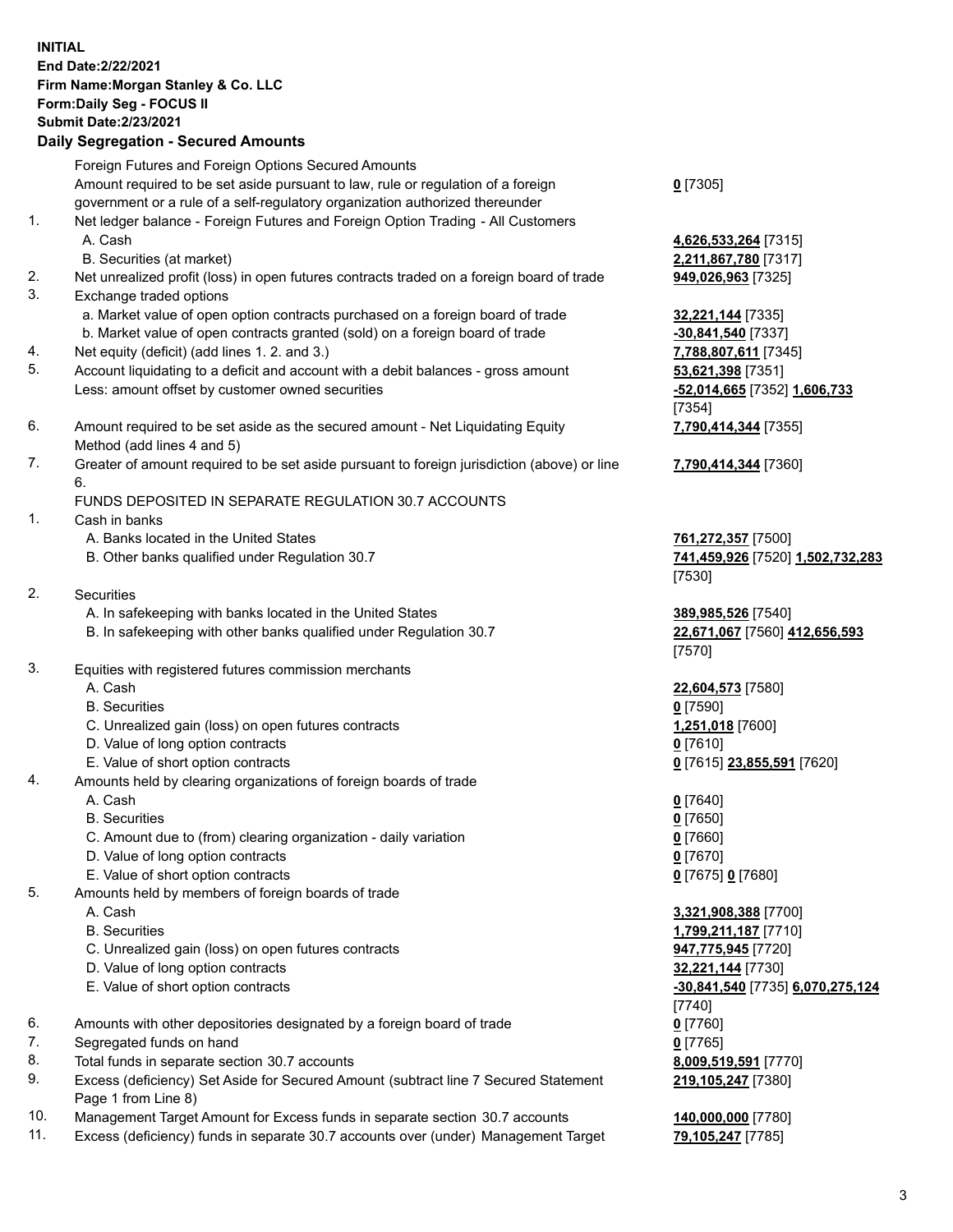**INITIAL End Date:2/22/2021 Firm Name:Morgan Stanley & Co. LLC Form:Daily Seg - FOCUS II Submit Date:2/23/2021 Daily Segregation - Segregation Statement** SEGREGATION REQUIREMENTS(Section 4d(2) of the CEAct) 1. Net ledger balance A. Cash **16,172,138,332** [7010] B. Securities (at market) **8,464,358,395** [7020] 2. Net unrealized profit (loss) in open futures contracts traded on a contract market **1,067,756,441** [7030] 3. Exchange traded options A. Add market value of open option contracts purchased on a contract market **633,959,148** [7032] B. Deduct market value of open option contracts granted (sold) on a contract market **-366,780,207** [7033] 4. Net equity (deficit) (add lines 1, 2 and 3) **25,971,432,109** [7040] 5. Accounts liquidating to a deficit and accounts with debit balances - gross amount **645,824,856** [7045] Less: amount offset by customer securities **-636,732,165** [7047] **9,092,691** [7050] 6. Amount required to be segregated (add lines 4 and 5) **25,980,524,800** [7060] FUNDS IN SEGREGATED ACCOUNTS 7. Deposited in segregated funds bank accounts A. Cash **4,812,880,088** [7070] B. Securities representing investments of customers' funds (at market) **0** [7080] C. Securities held for particular customers or option customers in lieu of cash (at market) **1,138,909,114** [7090] 8. Margins on deposit with derivatives clearing organizations of contract markets A. Cash **13,274,346,188** [7100] B. Securities representing investments of customers' funds (at market) **0** [7110] C. Securities held for particular customers or option customers in lieu of cash (at market) **7,325,449,281** [7120] 9. Net settlement from (to) derivatives clearing organizations of contract markets **-248,524,714** [7130] 10. Exchange traded options A. Value of open long option contracts **633,959,148** [7132] B. Value of open short option contracts **and the set of our original contracts -366,780,207** [7133] 11. Net equities with other FCMs A. Net liquidating equity **9,562,876** [7140] B. Securities representing investments of customers' funds (at market) **0** [7160] C. Securities held for particular customers or option customers in lieu of cash (at market) **0** [7170] 12. Segregated funds on hand **0** [7150] 13. Total amount in segregation (add lines 7 through 12) **26,579,801,774** [7180] 14. Excess (deficiency) funds in segregation (subtract line 6 from line 13) **599,276,974** [7190]

- 15. Management Target Amount for Excess funds in segregation **235,000,000** [7194]
- 16. Excess (deficiency) funds in segregation over (under) Management Target Amount Excess

**364,276,974** [7198]